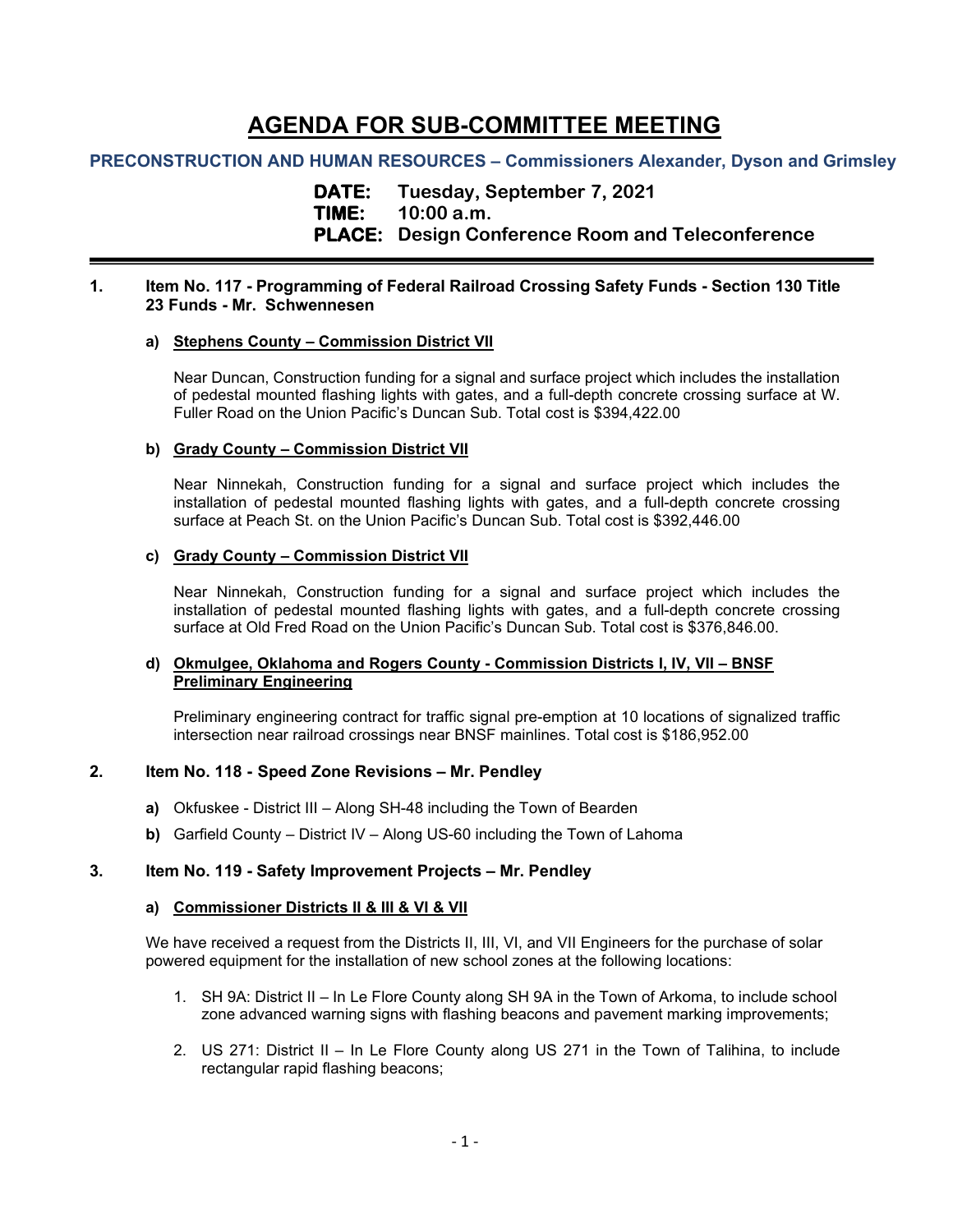- 3. SH 24: District III In McClain County along SH 24 in the Town of Washington, to include school zone advanced warning signs with flashing beacons, rectangular rapid flashing beacons and pavement marking improvements;
- 4. SH 1: District III In Johnston County along SH 1 in the Town of Mill Creek, to include school zone advanced warning signs with flashing beacons and pavement marking improvements;
- 5. US 64: District VI In Beaver County along US 64 near the unincorporated community of Turpin, to include school entrance warning signs with flashing beacons;
- 6. US 283: District VI In Ellis County along US 283 in the Town of Shattuck, to include rectangular rapid flashing beacons;
- 7. SH 17: District VII In Comanche County along SH 17 in the Town of Sterling, to include school zone advanced warning signs with flashing beacons and pavement marking improvements;

The Project is estimated to cost \$62,000.00

#### **b) Commissioner District III & IV & VI & VIII**

Installation of centerline rumble strip and pavement markings at the following locations:

- 1. US 177: District III In Lincoln County beginning near the Lincoln and Pottawatomie County Line, extending northerly approximately 23.5 miles to near CR E840 Road (Hamner Park Road) south of Carney;
- 2. US 177: District IV In Noble County beginning near the US 177 and US 64 junction, extending northerly approximately 7.5 miles to near the US 177 and SH 15 east junction;
- 3. US 64: District IV In Noble County beginning near Cedar Street east of Perry, extending easterly approximately 11.5 miles to the US 64 and US 177 junction;
- 4. SH 58: District VI In Major County beginning near the Major and Blaine County Line, extending northerly approximately 8 miles to near the US 60 west and SH 58 junction south of Fairview;
- 5. SH 51A: District VI In Major County beginning near the Major and Blaine County Line, extending northerly approximately 1 mile to near the SH 58 and SH 51A junction;
- 6. US 60: District VI In Major County beginning just south of E0490 Road north of Fairview, extending northerly approximately 4.5 miles to the US 60 and US 412 junction in Orienta;
- 7. US 60: District VI In Major County beginning near the US 60 and US 281 junction in Chester, extending easterly approximately 26 miles to near 1<sup>st</sup> Avenue south of Fairview:
- 8. SH 97: District VIII In Creek County beginning at the SH 97 and SH 66 and US 75 Alternate in Sapulpa, extending northerly approximately 1 mile to near Bird Avenue;
- 9. IH 44: District VIII In Tulsa County beginning near the IH 44 and Memorial Drive junction, extending northerly approximately 1.5 miles to near the IH 44 and US 169 Junction;

The Project is estimated to cost \$1,220,663.00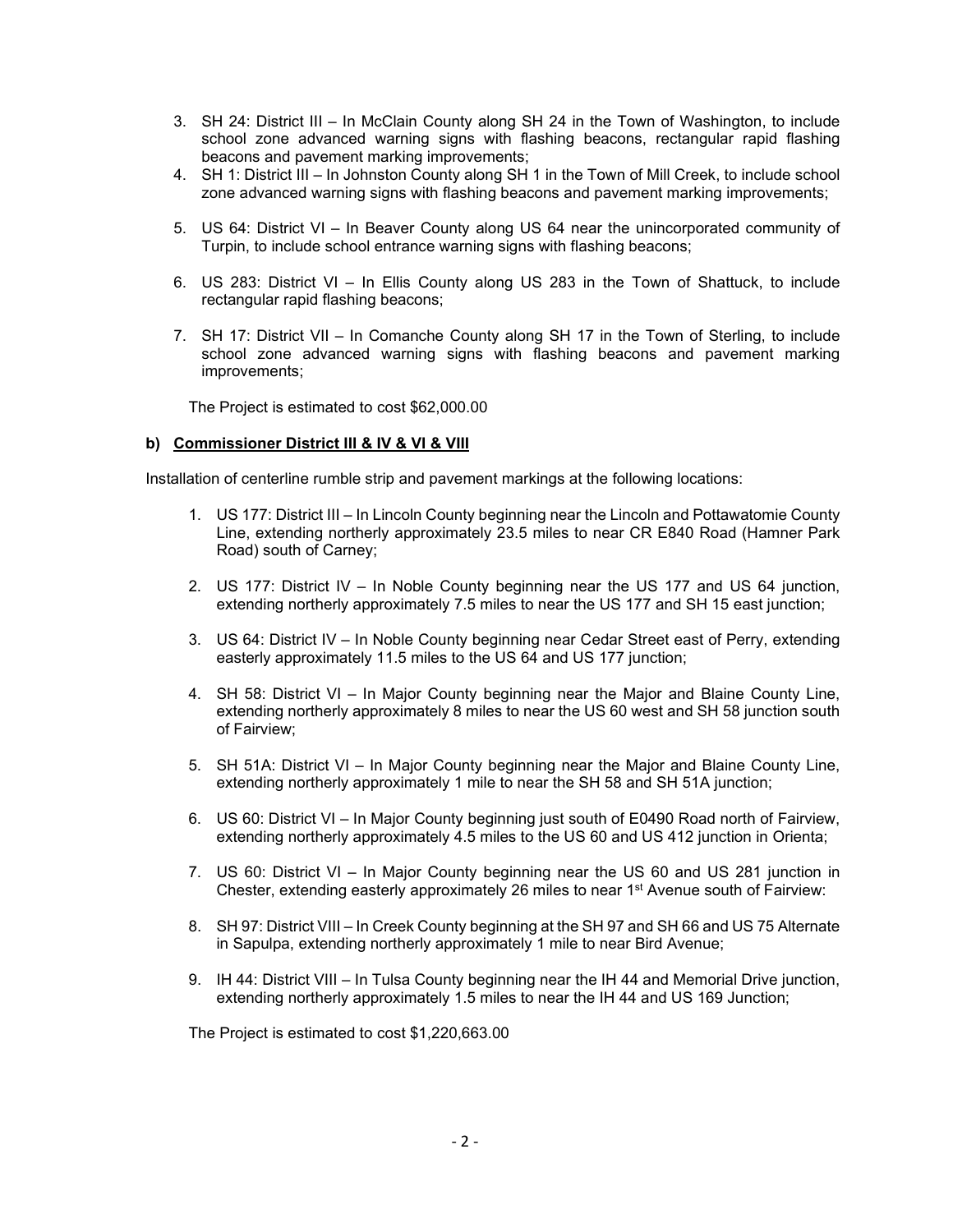#### **4. Item No. 120. - Land Sales – Mr. Phillips**

- **a)** McCurtain County District I located along US-70 approximately 2.37 miles west of the Oklahoma/Arkansas State Line and approximately 4.32 miles east of Eagletown, OK - \$9,777.70
- **b)** Oklahoma County District IV located south of the OKC Blvd. on South Shields Blvd. between SW 3rd Street & SW 4th Street in Oklahoma City, OK - \$155,896.00
- **c)** Oklahoma County District IV located along the south side of East Reno Avenue, and on the north side of I-40 in the northeasterly quadrant of the intersection of I-235 & I-40 in Oklahoma City, OK - \$360,000.00
- **d)** Creek County District VIII located along west side and the east side of US-75-A, between 15<sup>th</sup> Street & the BNSF Railroad on the west and between  $15<sup>th</sup>$  Street &  $16<sup>th</sup>$  Street on the east in the Town of Mounds, OK - \$8,500.00

#### **5. Item No. 121 - Memorial Highway and Bridge Designations - Ms. Smith**

#### **6. Item No. 122 - Declaration of Emergency Bridge Repair Project – Mr. Davis**

Cotton County - District VII – County Road over I-44 located 2.6 miles north Oklahoma/Texas State Line - \$315,000

**Information Only**: No Commission action required.

# **7. Item No. 123 - Programming Item – Mr. Tegeler**

Cotton County – District VII – a project to repair vehicle impact damage to County Road over I-44, located 2.6 miles north Oklahoma/Texas State Line - \$250,000 – Party responsible for the damage is known

## **8. Item No. 124 - Engineering Contracts – Mr. Tegeler**

**a)** Statewide – All Districts – On-Demand Engineering Services

| CI-2294A   | Atkins North America, Inc.              |
|------------|-----------------------------------------|
| CI-2294B   | <b>Cowan Group Engineering</b>          |
| CI-2294C   | Garver, LLC                             |
| $CI-2294D$ | <b>Smith Roberts Baldischwiler, LLC</b> |
| CI-2294E   | <b>TEIM Design, PLLC</b>                |
| CI-2294F   | Tetra Tech, Inc.                        |

Total Aggregate Not to Exceed Amount for these six (6) contracts is \$1,500,000.00

**b)** Statewide – All Districts – On-Demand Airborne LiDAR Mapping

| CI-2333A | Aerial Data Service, Inc.        |
|----------|----------------------------------|
| CI-2333B | Bearing Tree Land Surveying, LLC |

Total Aggregate Not to Exceed Amount for these two (2) contracts is \$1,500,00.00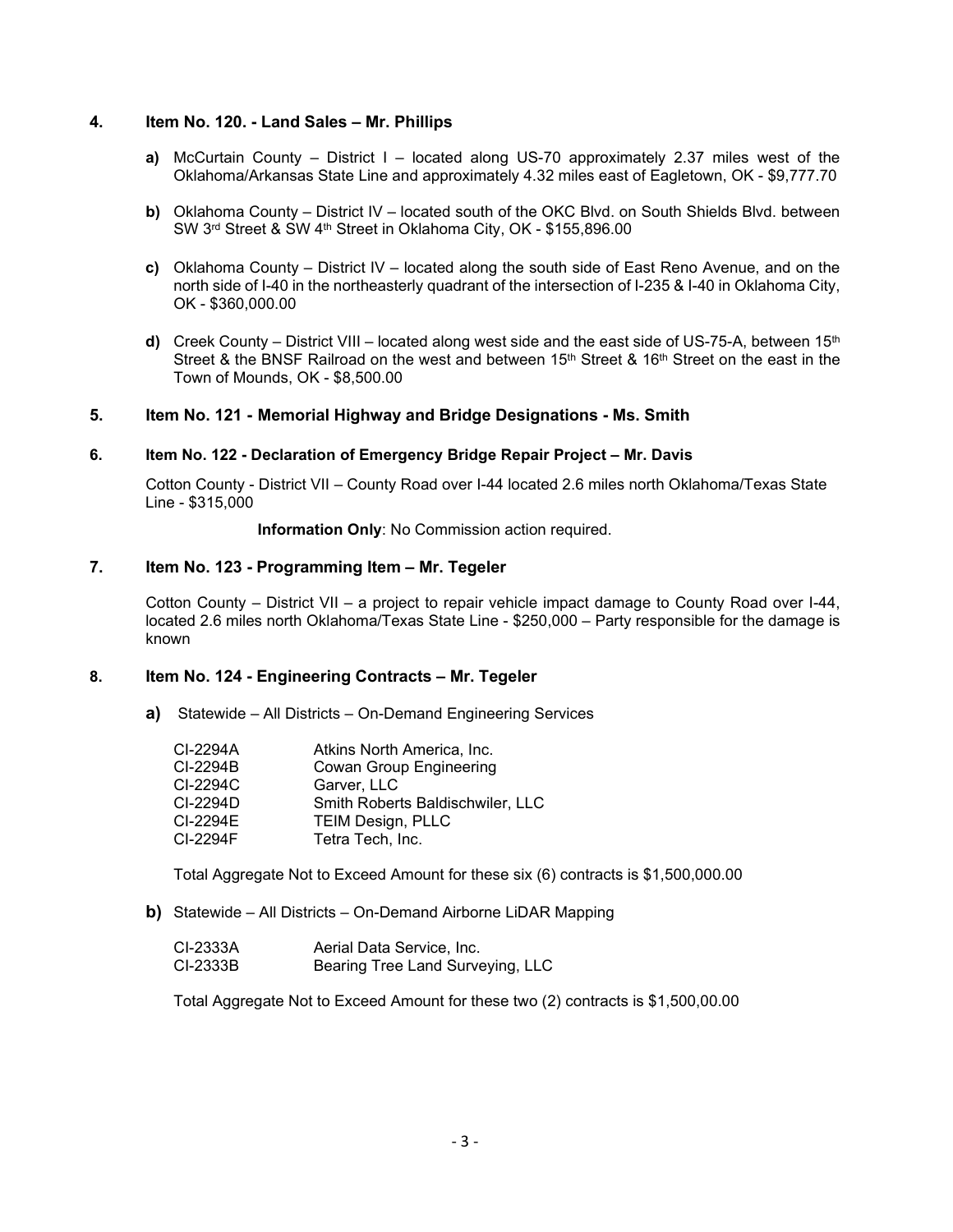**c)** Statewide – All Districts – On-Demand Cultural Resources Inventories, NRHP Evaluations & Mitigation Proposals

| CI-2334A | Ama Terra Environmental, Inc.                         |
|----------|-------------------------------------------------------|
| CI-2334B | Blanton and Associates, Inc.                          |
| CI-2334C | Cox McLain Environmental Consulting, Inc.             |
| CI-2334D | Integrated Environmental Solutions, LLC               |
| CI-2334E | Mead and Hunt. Inc.                                   |
| CI-2334F | Wood Environmental and Infrastructure Solutions, Inc. |

The aggregate not to exceed amount for these six (6) contracts is \$1,800,000.00

**d)** Statewide – All Districts – On-Demand Environmental Services for Local Government Projects

| CI-2335A | Able Consulting, LLC                      |
|----------|-------------------------------------------|
| CI-2335B | C.H. Guernsey & Company                   |
| CI-2335C | <b>CC Environmental, LLC</b>              |
| CI-2335D | Cox McLain Environmental Consulting, Inc. |
| CI-2335E | CP&Y, Inc.                                |
| CI-2335F | Garver, LLC                               |
| CI-2335G | Kleinfelder, Inc.                         |
| CI-2335H | Olsson, Inc.                              |
|          |                                           |

The aggregate not to exceed amount for these eight (8) contracts is \$2,400,000.00

**e)** Statewide – All Districts – Architectural Services and Preparation of Building Construction Plans

| CI-2338 | <b>CEC Corporation</b> | \$3,000,000.00. |
|---------|------------------------|-----------------|
|---------|------------------------|-----------------|

**f)** Muskogee County – District I to provide preliminary engineering and prepare construction plans for I-40: over Arkansas River, beginning milepost 290, east 1.0 mile.

CI-2324 EST, Inc. 6380,350.00

**g)** Beckham County – District V to prepare construction plans for SH-152: beginning at SH-34 and extending east 6.0 miles to SH-6.

CI-2329 Freese and Nichols, Inc. \$905,000.00

**h)** Tillman county – District V to prepare construction plans for SH-36 at Little Deep Red, Deep Red, Deep Red O'flo & Two Unnamed Creeks, located 3.0, 3.1, 3.9, 4.0 & 4.2 miles north of US-70.

CI-2328B CONSOR Engineers, LLC \$654,650.00

#### **9. Item No. 125 - Engineering Contract Supplements – Mr. Tegeler**

**a)** Statewide – All Districts – On-System Bridge Standards

EC-1513A Supplement 1 CP&Y, Inc. \$384,867.00

**b)** Seminole County – District III – this supplement is for additional engineering to develop final construction plans for SH-99 from 3.05 miles south of US-270, south 4.0 miles and SH-99 from 7.05 miles south of US-270, south 4.0 miles.

| CI-2070 | Supplement 6 | Benham Design, LLC | \$244,162.00 |
|---------|--------------|--------------------|--------------|
|---------|--------------|--------------------|--------------|